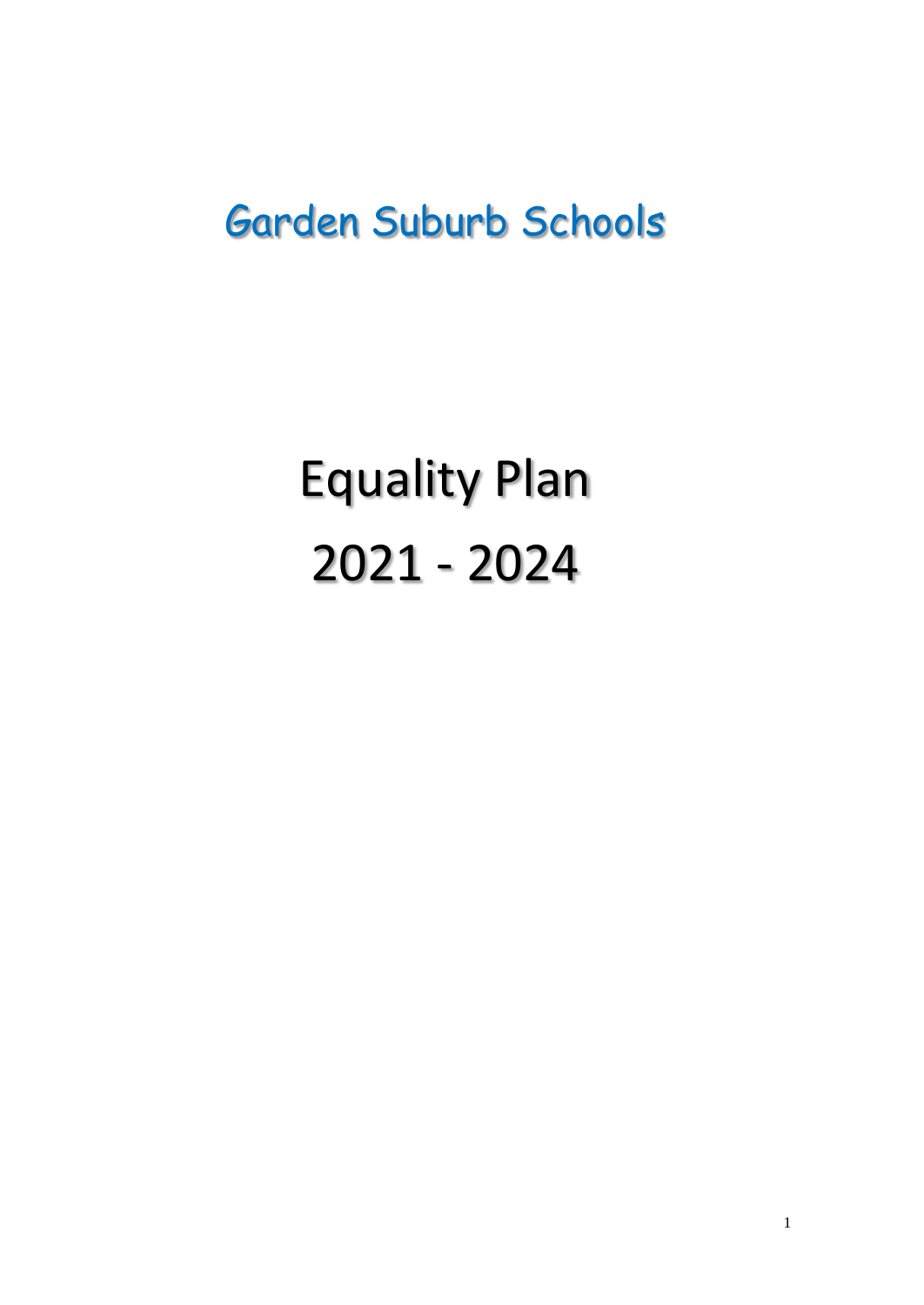## Check list for school staff and governors

- How has your Equality Plan been shaped by the views, input and involvement of staff, parents and pupils?
- Is information collected on race, disability and gender with regards to both pupils and staff e.g. pupil achievement, attendance, exclusions, staff training? Is this information used to inform the policies, plans and strategies, lessons, additional support, training and activities the school provides?
- Is pupil achievement analysed by race, disability and gender? Are there trends or patterns in the data that may require additional action, and has action been taken to address these?
- Does the curriculum include opportunities to understand the issues related to race, disability and gender?
- Are all pupils encouraged to participate in school life? Are pupils who make a positive contribution reflective of the school's diversity e.g. through class assemblies / school council?
- Is bullying and harassment of pupils and staff monitored by race, disability and gender, and is this information used to make a difference to the experience of other pupils? Are racist incidents reported to the governing body and local authority on a termly basis?
- Are visual displays reflective of the diversity of your school community? How are minority ethnic, disabled and both male and female role models promoted positively in lessons, displays and discussions such as circle time and class assemblies?
- Does the school take part in annual events such as Black History Month, Deaf Awareness Week and One World Week to raise awareness of issues around race, disability and gender
- Is the school environment as accessible as possible to pupils, staff and visitors to the school? Are open evenings and other events which parents, carers and the community attend held in an accessible part of the school, and are issues such as language barriers considered?
- Are the accessibility needs of parents, pupils and staff considered in the publishing and sending out of information, in terms of race, disability and gender?
- Are procedures for the election of parent governors open to candidates and voters who are disabled?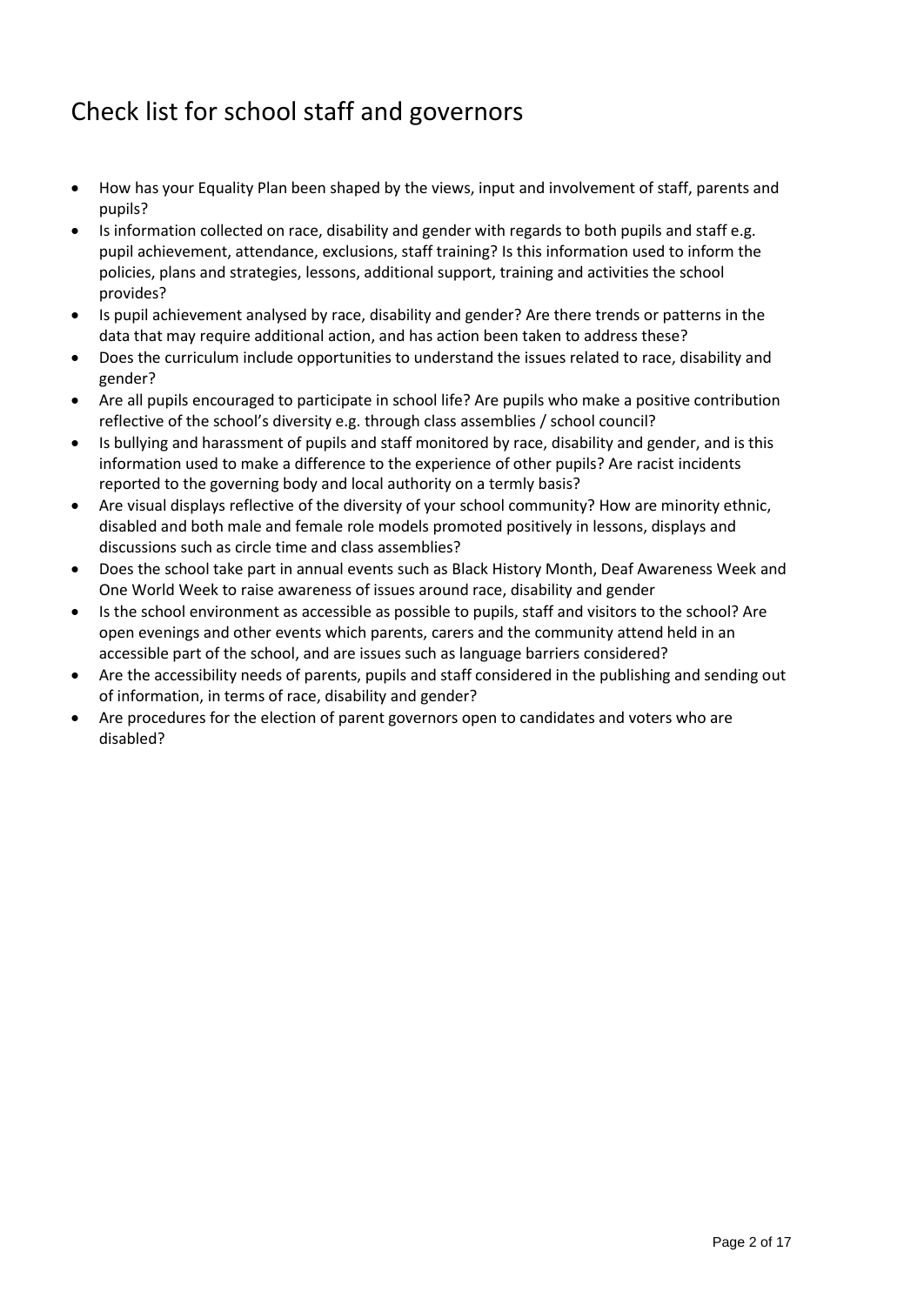## **Garden Suburb Infant and Junior Schools**

## **Equality Plan**

- 1. Mission statement
- 2. Mainstreaming equality into policy and practice
- 3. Equal Opportunities for Staff
- 4. Equality and the law
	- a. Race
	- b. Disability
	- c. Gender
	- d. Sexual orientation
	- e. Community cohesion
- 5. Consultation
- 6. Roles and Responsibilities
- 7. Tackling discrimination
- 8. Review of progress and impact
- 9. Publishing the plan
- 10. Action Plan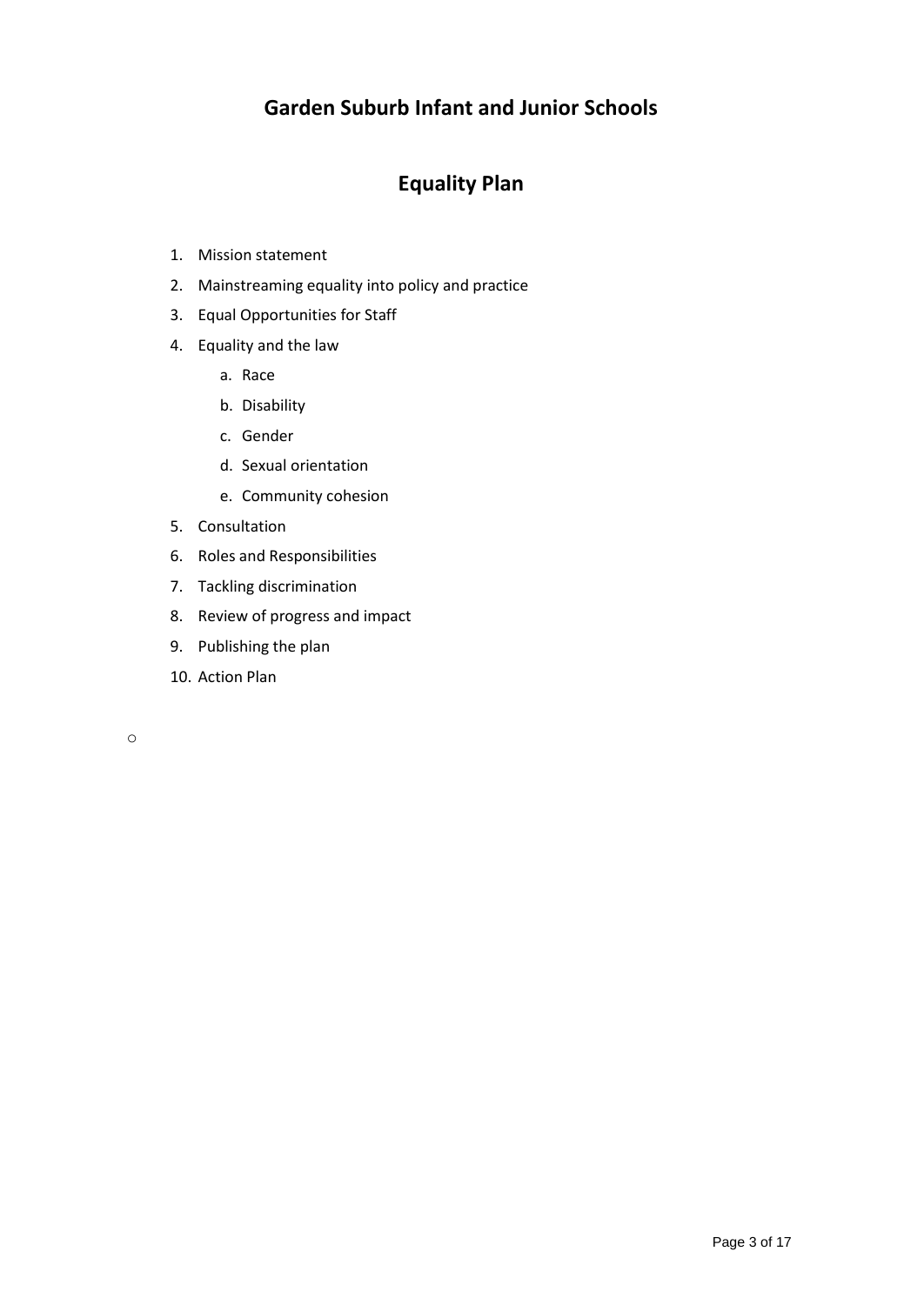#### **Mission statement**

At Garden Suburb Infant and Junior Schools, we are committed to ensuring equality of education and opportunity for all pupils, staff, parents and carers receiving services from the school, irrespective of race, gender identity, sexual orientation, disability, faith and religion or socioeconomic background. We aim to develop a culture of inclusion and diversity, including gender diversity, in which all those connected to the school feel proud of their identity and able to participate fully in school life.

The achievement of pupils will be monitored by race, gender and disability and we will use this data to support pupils, raise standards and ensure inclusive teaching. We will tackle discrimination by the positive promotion of equality, challenging bullying and stereotypes and creating an environment which champions respect for all. We believe that diversity is a strength, which should be respected and celebrated by all those who learn, teach and visit here.

At Garden Suburb schools we will always endeavour to provide appropriate tailored measures and support to any group or individual who should require it.

#### **1. Mainstreaming equality into policy and practice**

As well as the specific actions set out beneath this plan, the school operates equality of opportunity in its day to day practice in the following ways.

#### Teaching and learning

We aim to provide all our pupils with the opportunity to succeed, and to reach the highest level of personal achievement. To do this, we will:

- Use contextual data to improve the ways in which we provide support to individuals and groups of pupils;
- Monitor achievement data by ethnicity, gender diversity and disability and action any gaps;
- Take account of the achievement of all pupils when planning for future learning and setting challenging targets;
- Ensure equality of access for all pupils and prepare them for life in a diverse society;
- Use materials that reflect the diversity of the school, population and local community in terms of race, gender and disability, without stereotyping;
- Promote attitudes and values that will challenge racist and other discriminatory behaviour or prejudice;
- Provide opportunities for pupils to appreciate their own culture and celebrate the diversity of other cultures;
- Seek to involve all parents in supporting their child's education;
- Encourage classroom and staffroom discussion of equality issues which reflect on social stereotypes, expectations and the impact on learning;
- Include teaching and classroom-based approaches appropriate for the whole school population, which are inclusive and reflective of our pupils.

#### Admissions and exclusions

Our admissions arrangements are fair and transparent, and do not discriminate on the grounds of race, gender, gender identity, disability or socio-economic factors.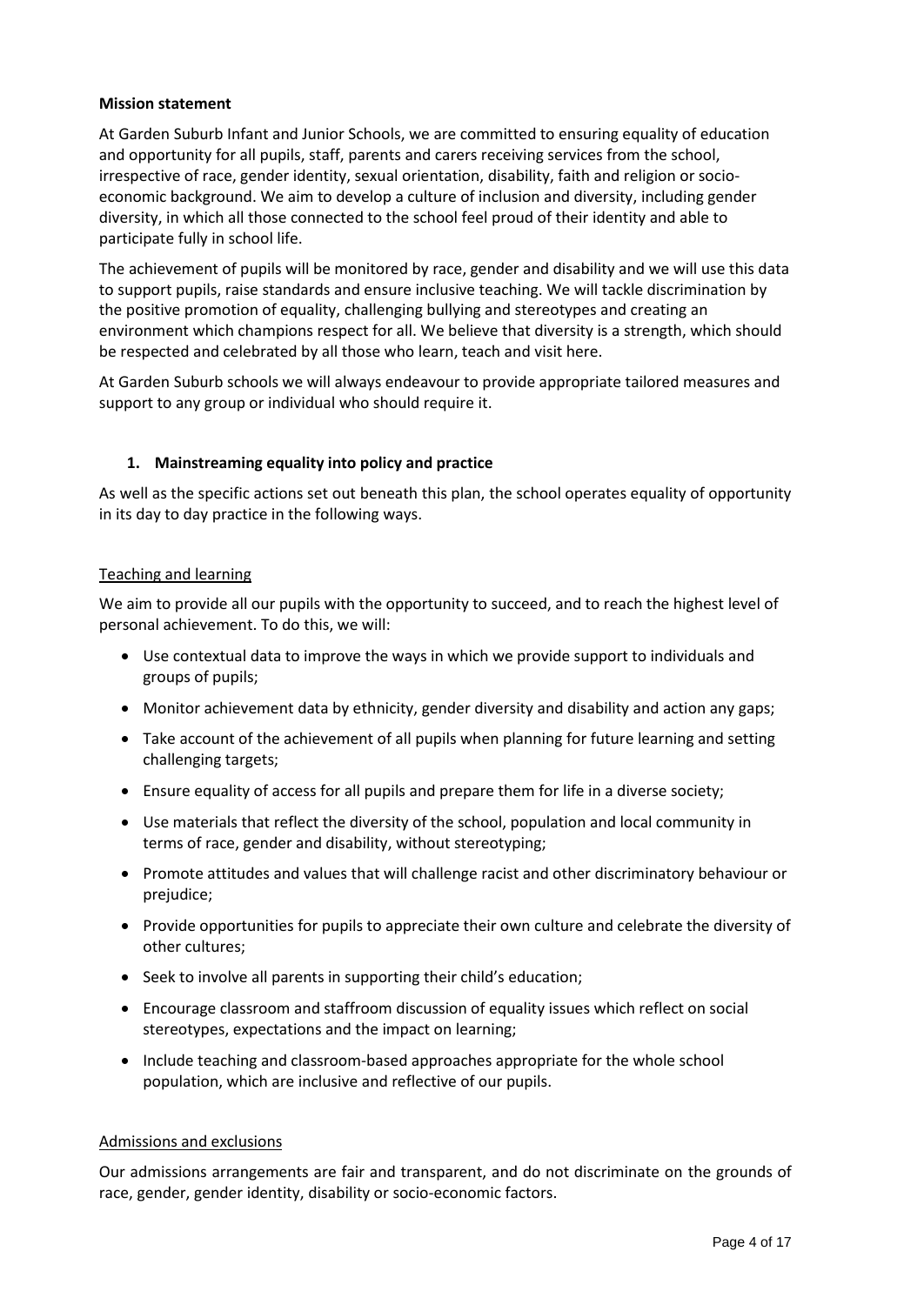Exclusions will always be based on the school's Behaviour Policy. We will closely monitor exclusions to avoid any potential adverse impact and ensure any discrepancies are identified and dealt with.

#### **2. Equal Opportunities for Staff**

This section deals with aspects of equal opportunities relating to staff at the Garden Suburb Schools

We are committed to the implementation of equal opportunities principles and the monitoring and active promotion of equality in all aspects of staffing and employment.

All staff appointments and promotions are made on the basis of merit and ability and in compliance with the law. However, we are concerned to ensure wherever possible that the staffing of the school reflects the diversity of our community.

#### Employer duties

As an employer, the Head Teachers and the Governing Body have to ensure that all is done to eliminate discrimination and harassment in the schools' employment practice and actively promote equality across all groups within our workforce.

Equality aspects such as race, disability, sexual orientation, gender identity and gender reassignment, faith or religion are considered when appointing staff and particularly when allocating Teaching and Learning Responsibilities (TLR) or re-evaluating staff structures, to ensure decisions are free of discrimination.

Actions to ensure this commitment is met include:

- Monitoring recruitment and retention;
- Monitoring and dealing with any bullying and harassment of staff and reporting to Staffing Committee and Governing Body;
- Providing training and continued professional development opportunities for all staff on Equality including Race Equality, Gender Diversity & LGBTQ+ equality, sexual orientation and Disability discrimination;
- Providing Senior Leadership Team support to ensure equality of opportunity for all;
- Running a Staff Survey every two years;
- Providing staff with an effective grievance & whistleblowing procedure.

#### **3. Equality and the law**

There are a number of statutory duties that must be met by every school which are outlined in The Equality Act 2010, which replaces all existing equality legislation. The Equality Act 2010 provides a single, consolidated source of discrimination law, covering all types of discrimination that are unlawful.

Under the Equality Act, 2010 Schools must have due regard to the need to:

- Eliminate unlawful discrimination, harassment and victimisation and other conduct prohibited by the act.
- Advance equality of opportunity between people who share a protected characteristic and those who do not.
- Foster good relations between people who share a protected characteristic and those who do not.

The act refers to the following protected characteristics: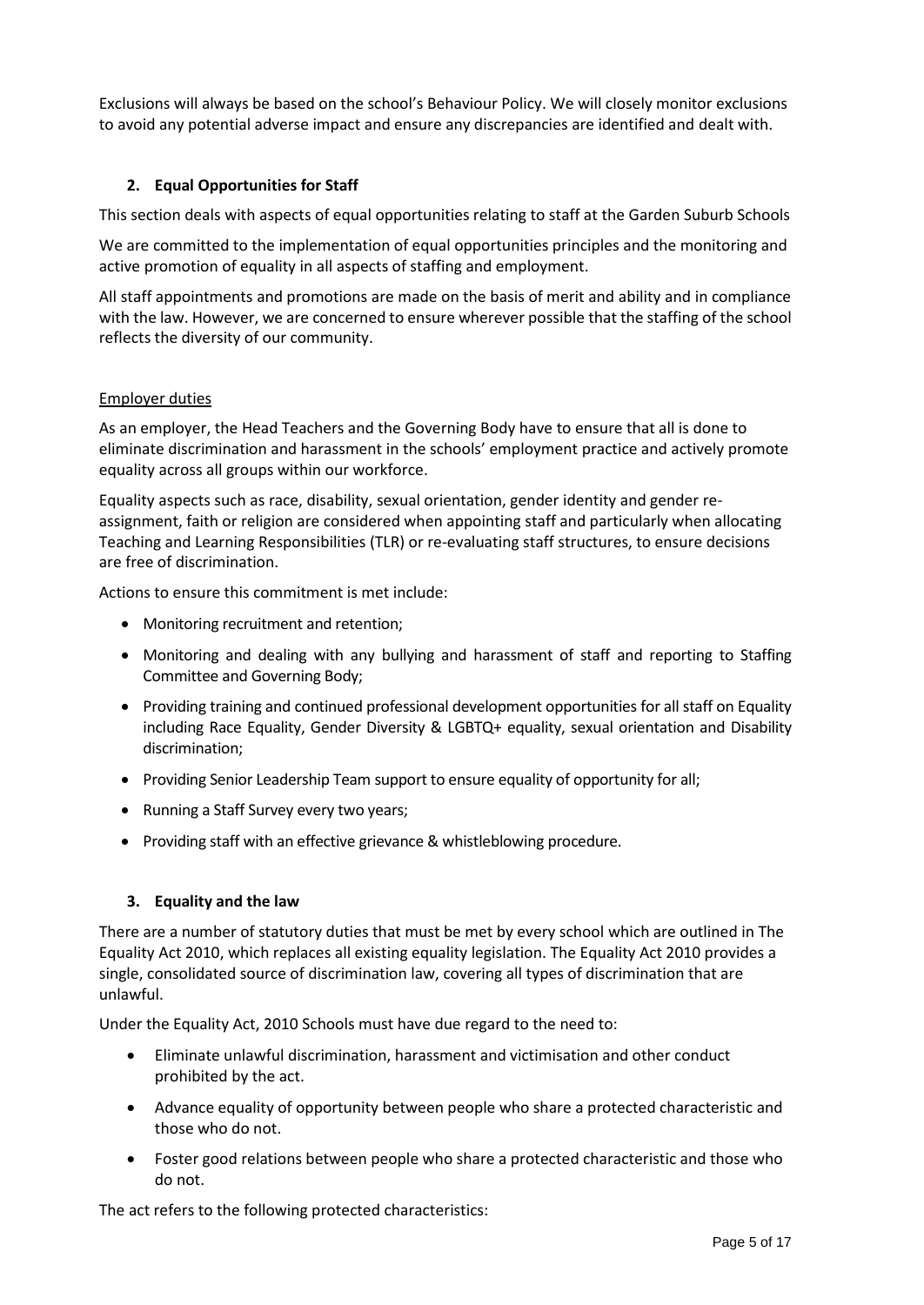- Age
- Disability
- Gender reassignment
- Marriage and civil partnership
- Pregnancy and maternity
- Race
- Religion or belief
- Sex
- Sexual orientation

The action plan at the end of this Equality Plan outlines the actions Garden Suburb Schools will take to meet the general duties detailed below.

#### **3a. Race Equality**

- o This section of the plan reflects the general and specific duties of schools as detailed in The Race Relations Act 1976 and as amended by The Race Relations (Amendment) Act 2000
- o The General Race Equality Duty requires us to have due regard to the need to:
- Eliminate racial discrimination;
- Promote equality of opportunity;
- Promote good relations between people of different racial groups.

Under our specific duty we will:

- Prepare an Equality Plan which includes our written policy for race equality;
- Assess the impact of our policies, including this Plan, on pupils, staff and parents by ethnicity including, in particular, the achievement levels of these pupils;
- Monitor the impact our plans and policies have on such pupils, staff and parents towards raising the achievement of minority ethnic groups

#### **3b. Disability**

This section should be read in conjunction with the school's Special Educational Needs Policy and Accessibility Strategy.

#### Definition of disability:

The Disability Discrimination Act 1995 (DDA) defines a disabled person as someone who has 'a physical or mental impairment which has a substantial or long-term adverse effect on his or her ability to carry out normal day-to-day activities'.

The DDA 1995 has also extended the definition of disability as follows:

- People with HIV, multiple sclerosis and cancer (although not all cancers) are deemed disabled before they experience the long-term and substantial adverse effect on their activities;
- Section 18 has been amended so that individuals with a mental illness no longer have to demonstrate that it is "clinically well-recognised", although the person must still demonstrate a long-term and substantial adverse impact on his/her ability to carry out normal day-to-day activities.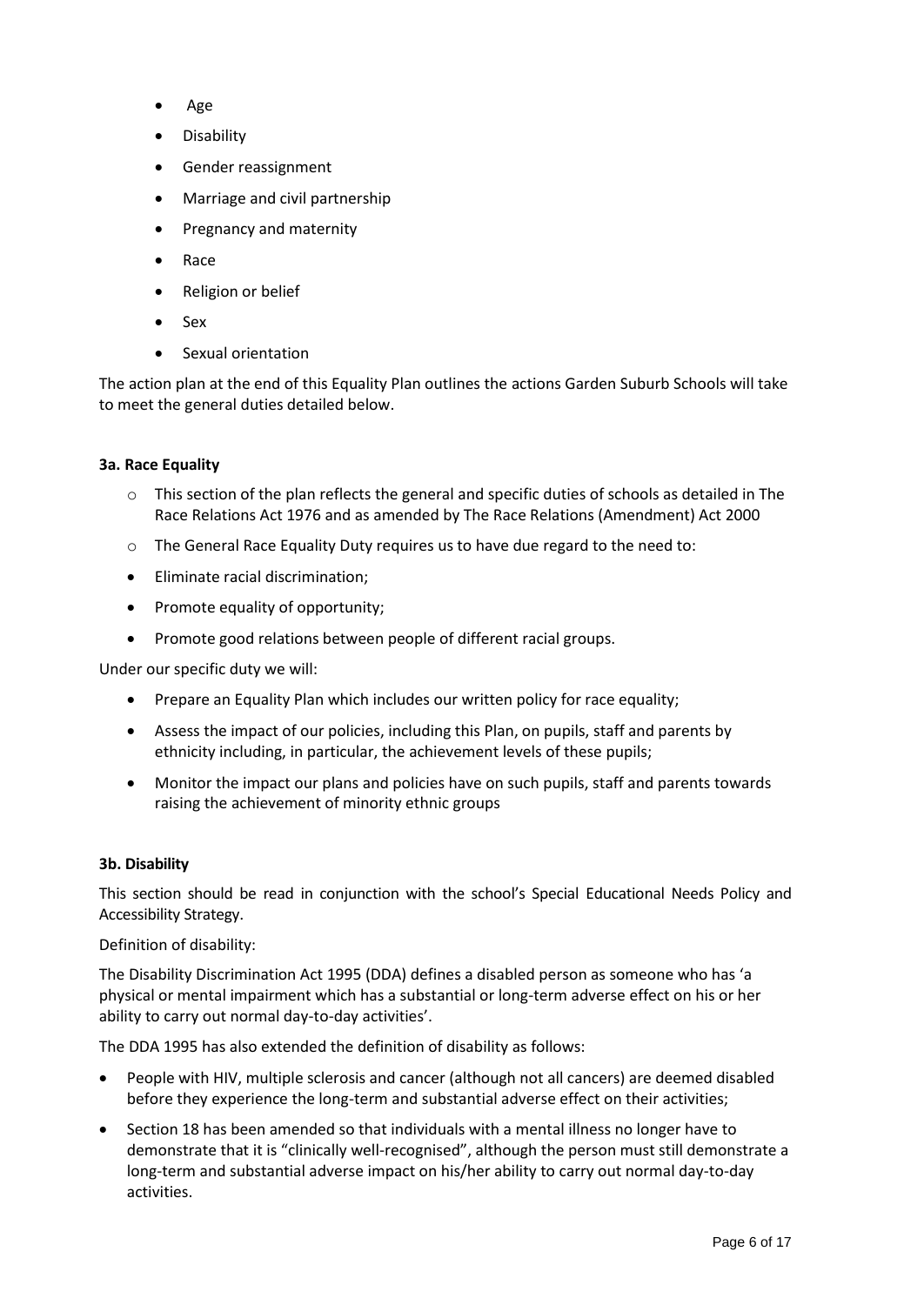Legal duties:

The Disability Discrimination Act (DDA) 1995 placed a general duty on schools, requiring them to have due regard to the following when carrying out and delivering services:

- Promoting equality of opportunity between disabled people and other people;
- Eliminating discrimination and harassment of disabled people that is related to their disability;
- Promoting positive attitudes towards disabled people;
- Encouraging participation in public life by disabled people;
- Taking steps to meet disabled people's needs, even if this requires more favourable treatment.

Under our specific duty we will:

- Prepare and publish an Equality Plan which covers the requirements for a Disability Equality Scheme identifying our disability equality goals and actions to meet them;
- Review and revise this Scheme every three years.

#### **3c. Gender Equality**

- The Gender Equality Duty 2006 places a general and specific duty on schools to eliminate unlawful discrimination and harassment on the grounds of gender and to promote equality of opportunity between female and male pupils, between women and men and LGBTQ+ people.
- Under our general duty we will actively seek to:
	- Eliminate unlawful discrimination and harassment on grounds of sexual orientation, gender identity and gender reassignment;
	- Promote equality between men, women and LGBTQ+ people

Under our specific duty we will:

- Prepare and publish an Equality Plan which covers the requirements for a Gender Equality Scheme which will include specific requirements necessary for the equality of opportunities and inclusion of LGBTQ+ people. This will be achieved by identifying our gender equality goals and actions to meet them.
- Provide staff training on specific aspects of Equality and discrimination including gender identity, sexual orientation and LGBTQ+ issues
- Review and revise this Scheme every three years.
- Where appropriate, relevant policies will be reviewed to ensure that they cater for LGBTQ+ needs, ie: Staff Code of Conduct; Mental Health; Anti-Bullying; Accessibility Plan (toilets/changing rooms, etc), Other.

#### **3d. Sexual Orientation**

The Equality Act 2006 made provision for regulations to be introduced to extend protection against discrimination on grounds of religion or belief to sexual orientation.

The Equality Act (Sexual Orientation) Regulations 2007 came into force on 30 April 2007, and they make discrimination unlawful in the area of goods, facilities and services on grounds of sexual orientation. For schools this means admissions, benefits and services for pupils and staff, and treatment of pupils and staff.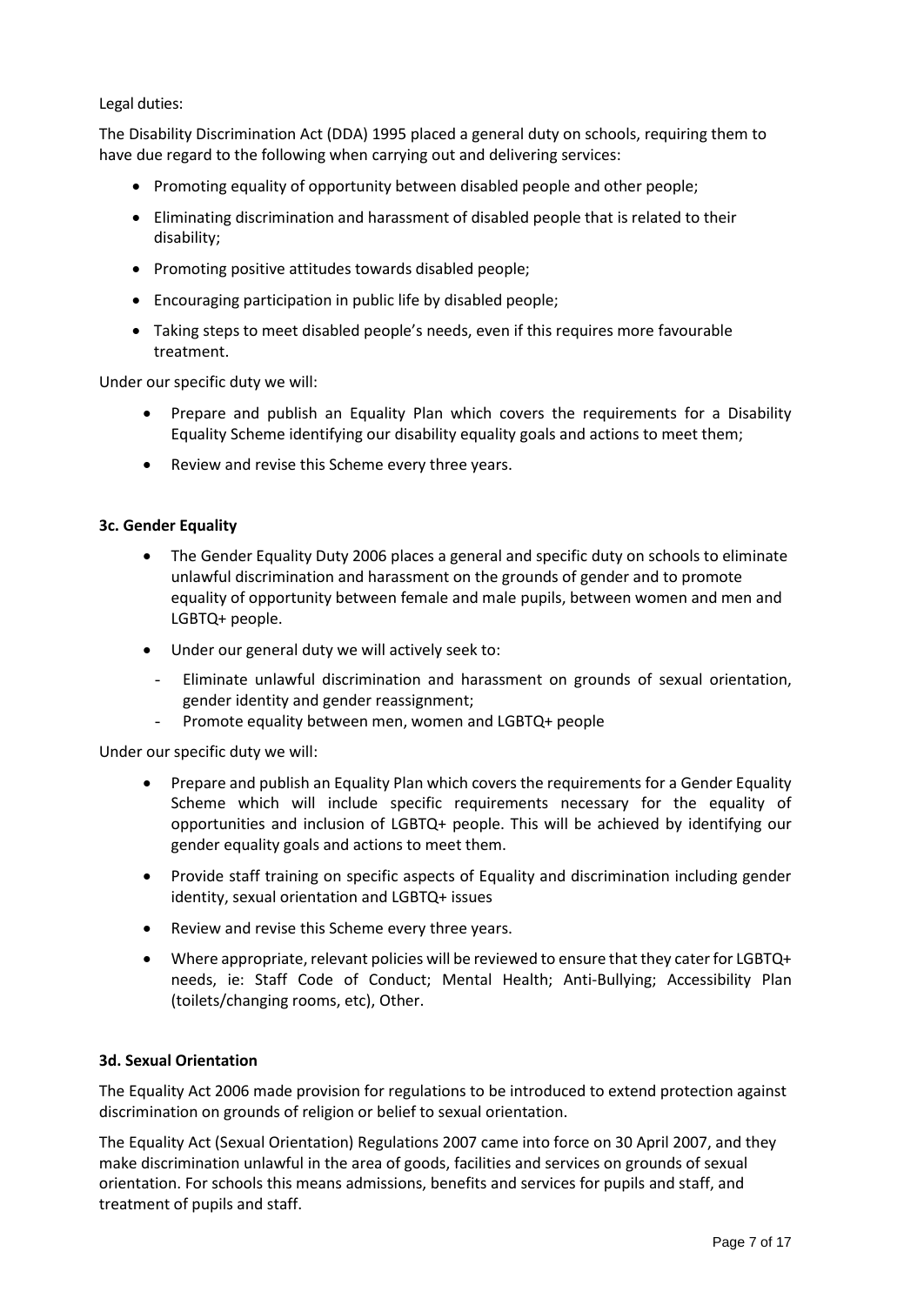#### **3e. Community cohesion**

The Education and Inspections Act 2006 inserted a new section 21(5) to the Education Act 2002, introducing a duty on the governing bodies of state schools to promote community cohesion. Community cohesion encompasses promoting good relations between pupils from different races, faiths / beliefs and socio-economic backgrounds. The duty came into force on 1 September 2007.

#### **4. Consultation and involvement**

It is a requirement that the development of this plan and the actions within it have been informed by the input of staff, pupils and parents and carers. We have achieved this by using the following to shape the plan:

- Feedback from the bi-annual parent survey questionnaire, parents' evenings, input from parent governors.
- Input from staff surveys or through staff meetings / INSET;
- Feedback from the school council, PSHE lessons, whole school surveys on children's attitudes to self and school;
- Issues raised in annual reviews of Educational and Health Care Plans or reviews of progress on SEN Support Plans/ Personalised Provision Maps, mentoring and support;
- Feedback at Governing body meetings.

#### **5. Roles and Responsibilities**

#### **The role of governors**

- The governing body has set out its commitment to equal opportunities in this plan and it will continue to do all it can to ensure that the schools are fully inclusive to pupils and members of staff and responsive to their needs based on race, gender, gender Identity/sexual orientation, faith/religion and disability.
- The governing body seeks to ensure that people are not discriminated against when applying for jobs at our schools on grounds of race, gender, gender identity/sex orientation, faith/religion or disability.
- The governors take all reasonable steps to ensure that the school environment gives access to people with disabilities, and also strive to make school communications as inclusive as possible for parents, carers and pupils.
- The governors welcome all applications to join the schools, whatever a child's socioeconomic background, race, gender, gender identity/sex orientation, faith/religion or disability.
- The governors welcome all applications to join the governing body, whatever a prospective governor's socio-economic background, race, gender, gender identity/sex orientation, faith/religion or disability
- The governing body ensures that no child is discriminated against whilst in our school on account of their race, gender identity, sex orientation, faith/religion or disability.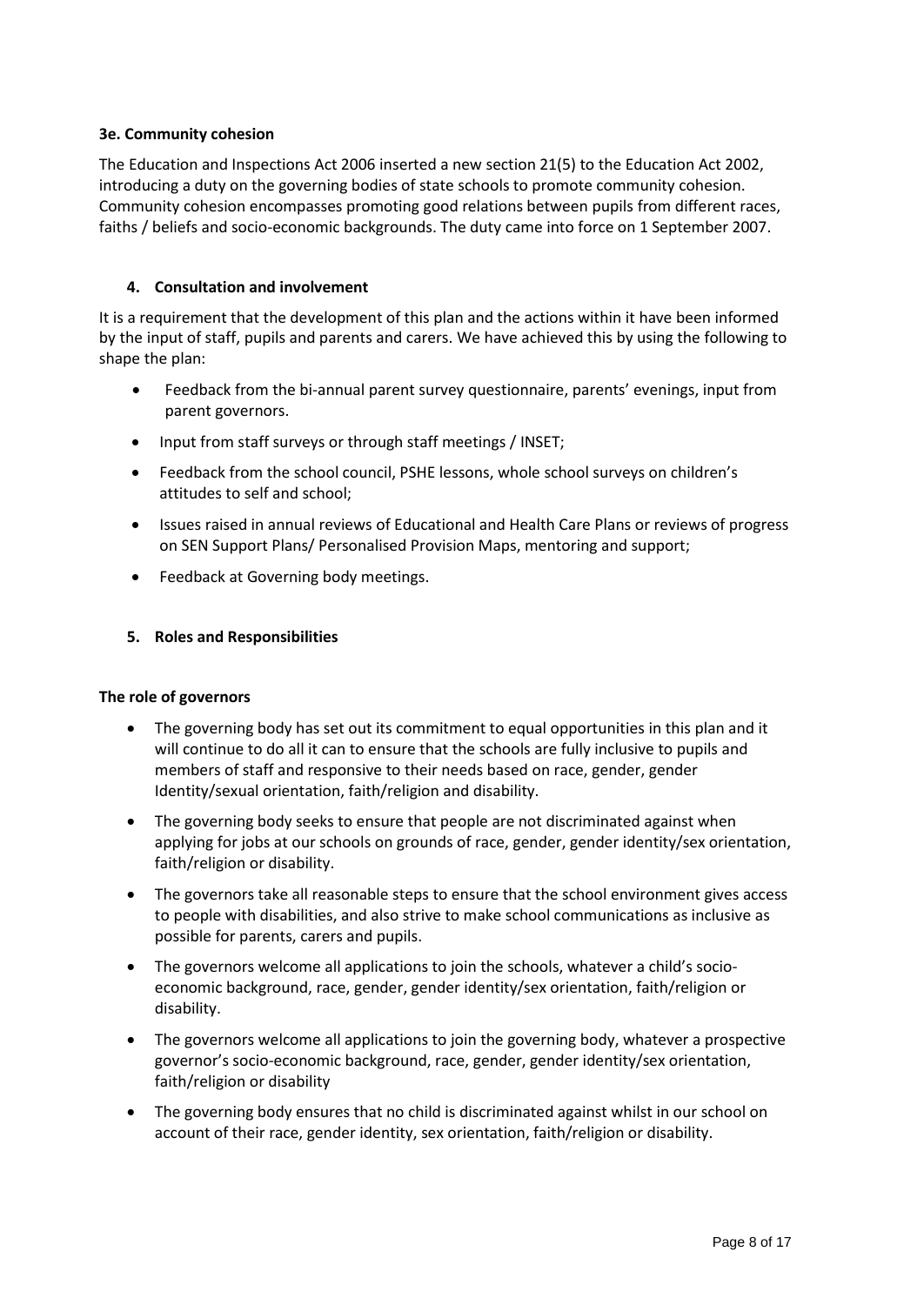#### **The role of the head teacher of each school (or senior leader responsible for Equalities)**

- It is the head teacher's role to implement the schools' Equality Plan and s/he is supported by the governing body in doing so.
- It is the head teacher's role to ensure that all staff are aware of the Equality Plan, and that teachers apply these guidelines fairly in all situations.
- The head teacher ensures that all appointments panels give due regard to this plan, so that no-one is discriminated against when it comes to employment or training opportunities.
- The head teacher promotes the principle of equal opportunity when developing the curriculum, and promotes respect for other people and equal opportunities to participate in all aspects of school life.
- The head teacher treats all incidents of unfair treatment and any incidents of bullying or discrimination, including racist incidents, with due seriousness.
- The Head teacher will report the number and frequency of these incidents to the staffing committee and Governing Body on a termly basis.

#### **The role of all staff: teaching and non-teaching**

- All staff will ensure that all pupils are treated fairly, equally and with respect, and will maintain awareness of the school's Equality Plan.
- All staff will strive to provide age appropriate material that gives positive images based on race, gender, gender identity, sexual orientation and disability, and challenges stereotypical images.
- All staff will challenge any incidents of prejudice, racism or LGBTQ+phobia, and record any serious incidents, drawing them to the attention of the head teacher.
- Teachers support the work of ancillary or support staff and encourage them to intervene in a positive way against any discriminatory incidents.

#### **6. Tackling discrimination**

Harassment on account of race, gender, gender identity, disability or sexual orientation is unacceptable and is not tolerated within the school environment.

All staff are expected to deal with any discriminatory incidents that may occur. They are expected to know how to identify and challenge prejudice and stereotyping; and to support the full range of diverse needs according to a pupil's individual circumstances.

Racist, LGBTQ+ phobic incidents and other incidents of harassment or bullying are dealt with by the member of staff present, escalating to a class teacher / head teacher where necessary. All incidents are reported to the head teacher and racist incidents are reported to the governing body and local authority on a termly basis.

All staff will be encouraged to use the grievance procedure and/or the whistleblowing policy to report any discriminatory incidents against staff.

#### **What is a discriminatory incident?**

Harassment on grounds of race, gender, gender identity, disability, sexual orientation or other factors such as socio-economic status, can take many forms including verbal or physical abuse, name calling, exclusion from groups and games, unwanted looks or comments, jokes and graffiti.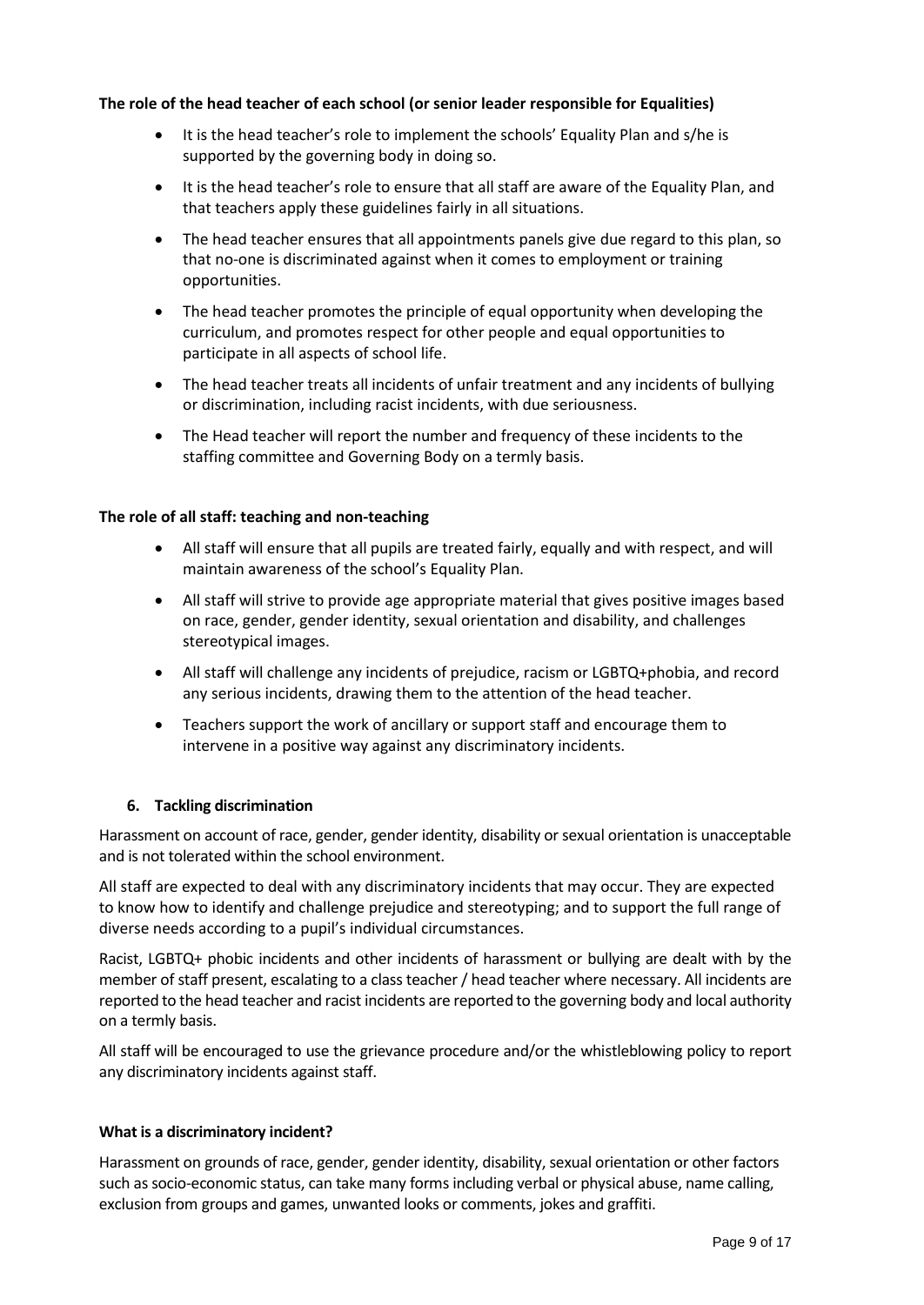A racist incident is defined by the Stephen Lawrence Inquiry Report (1999) as:

'any incident which is perceived to be racist by the victim or any other person'.

#### **Types of discriminatory incident:**

Types of discriminatory incidents that can occur are:

- Physical assault against a person or group because of their colour, ethnicity, nationality, disability, sexual orientation or gender identity;
- Use of derogatory names, insults and jokes;
- Racist, sexist, homophobic or discriminatory graffiti;
- Provocative behaviour such as wearing racist, sexist, LBGTQ+ phobic or discriminatory badges or insignia;
- Bringing discriminatory material into school;
- Verbal abuse and threats;
- Incitement of others to discriminate or bully due to victim's race, disability, gender, gender identity or sexual orientation;
- Discriminatory comments in the course of discussion;
- Attempts to recruit others to discriminatory organisations and groups;
- Ridicule of an individual for difference e.g. food, music, religion, dress etc;
- Refusal to co-operate with other people on grounds of race, gender, gender identity, disability or sexual orientation.

#### **Responding to and reporting incidents**

It should be clear to pupils and staff how they report incidents. All staff, teaching and non-teaching, should view dealing with incidents as vital to the well-being of the whole school.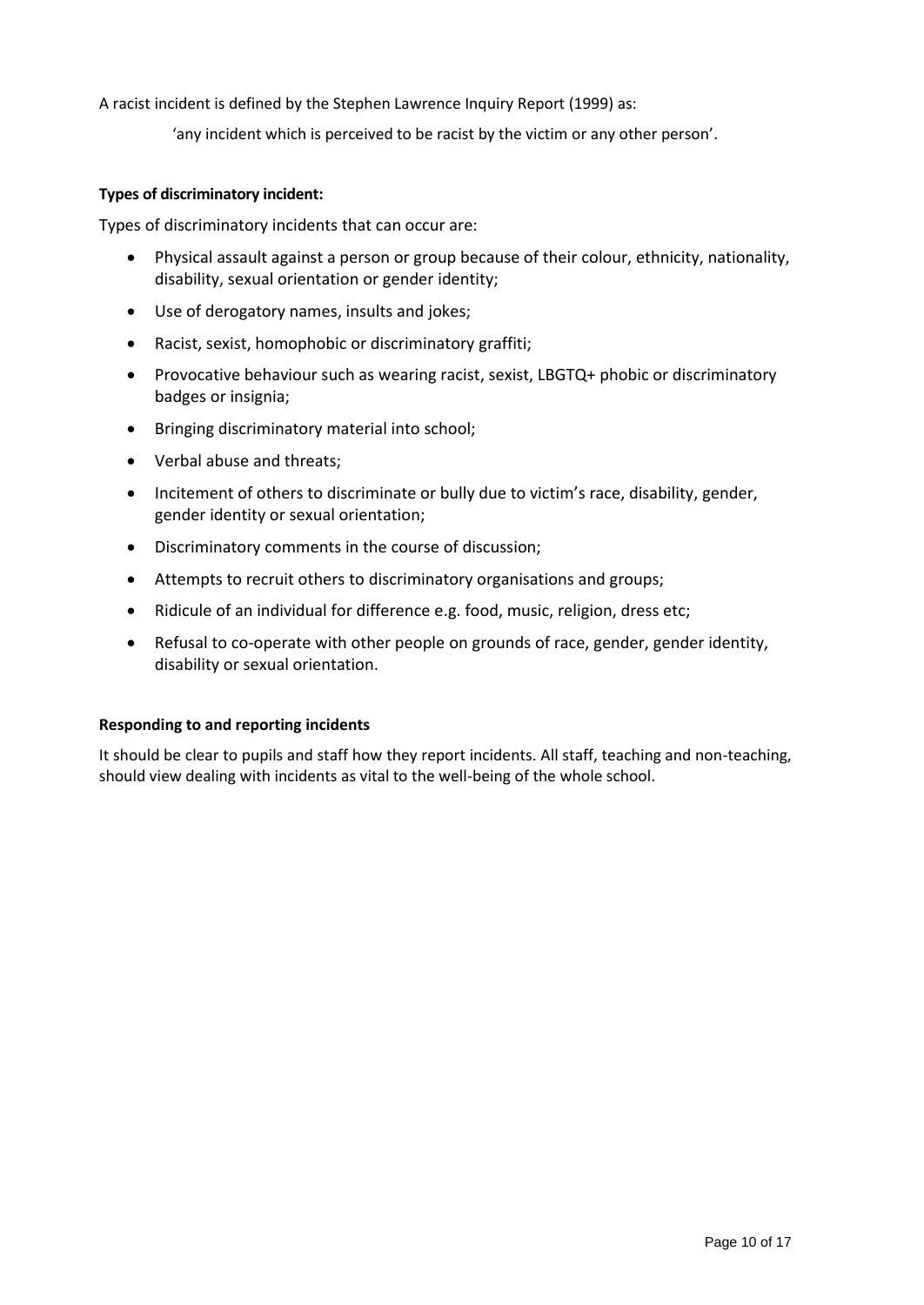**Procedure for responding and reporting incidents at Garden Suburb Schools:**

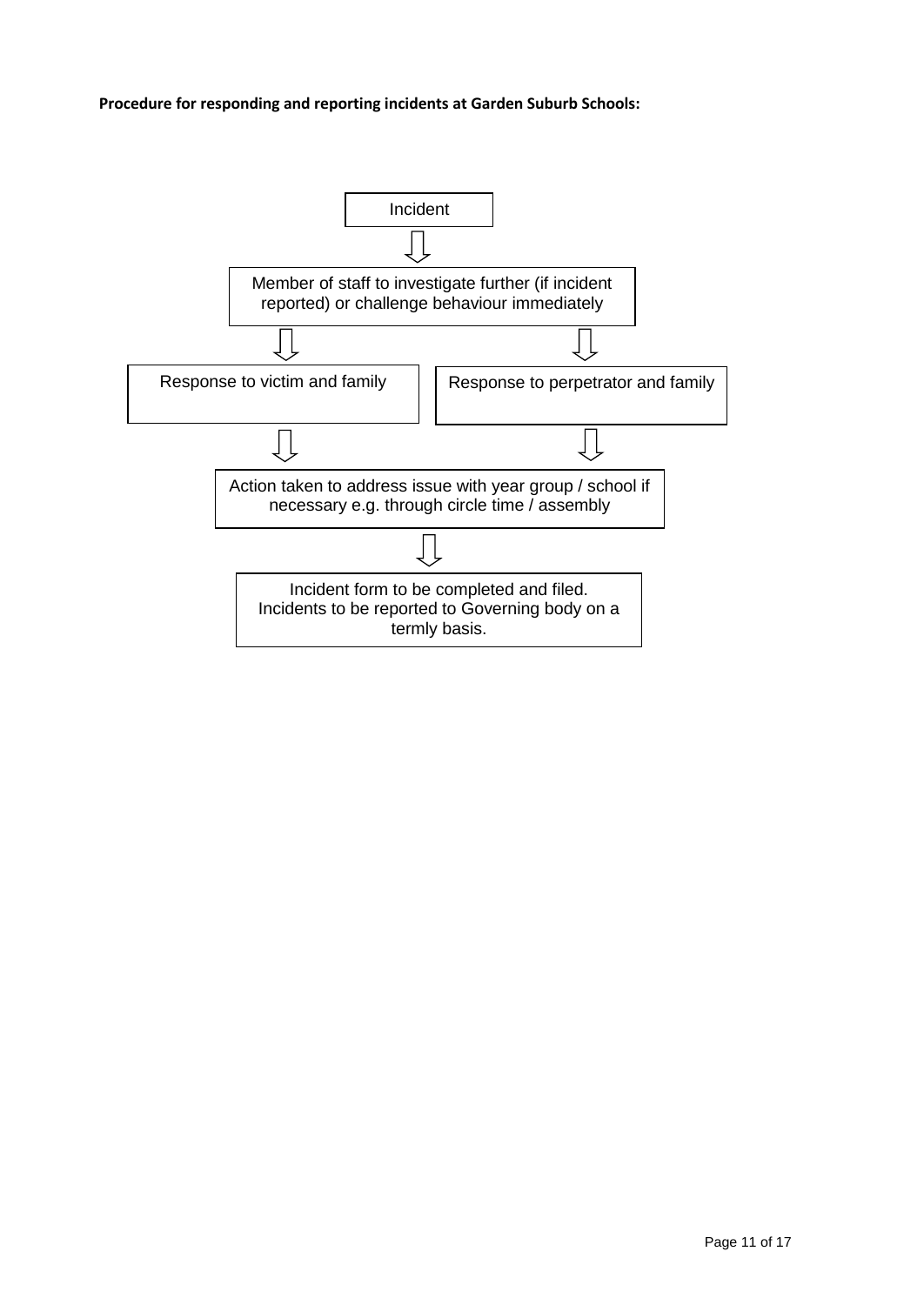#### **7. Review of progress and impact**

The Plan has been agreed by our Governing Body. In line with legislative requirements, we will review progress against our Equality Plan annually and review the entire plan and accompanying action plan on a three year cycle.

We make regular assessments of pupils' learning and use this information to track pupil progress. As part of this process, we regularly monitor achievement by ethnicity, gender and disability, to ensure that all groups of pupils are making the best possible progress, and take appropriate action to address any gaps.

#### **8. Publishing the plan**

In order to meet the statutory requirements to publish a Disability Equality Scheme and Gender Equality Scheme, we will:

- Raise awareness of the plan through the school newsletter, assemblies, staff meetings and other communications;
- Make sure hard copies are available.

Signed:

Date: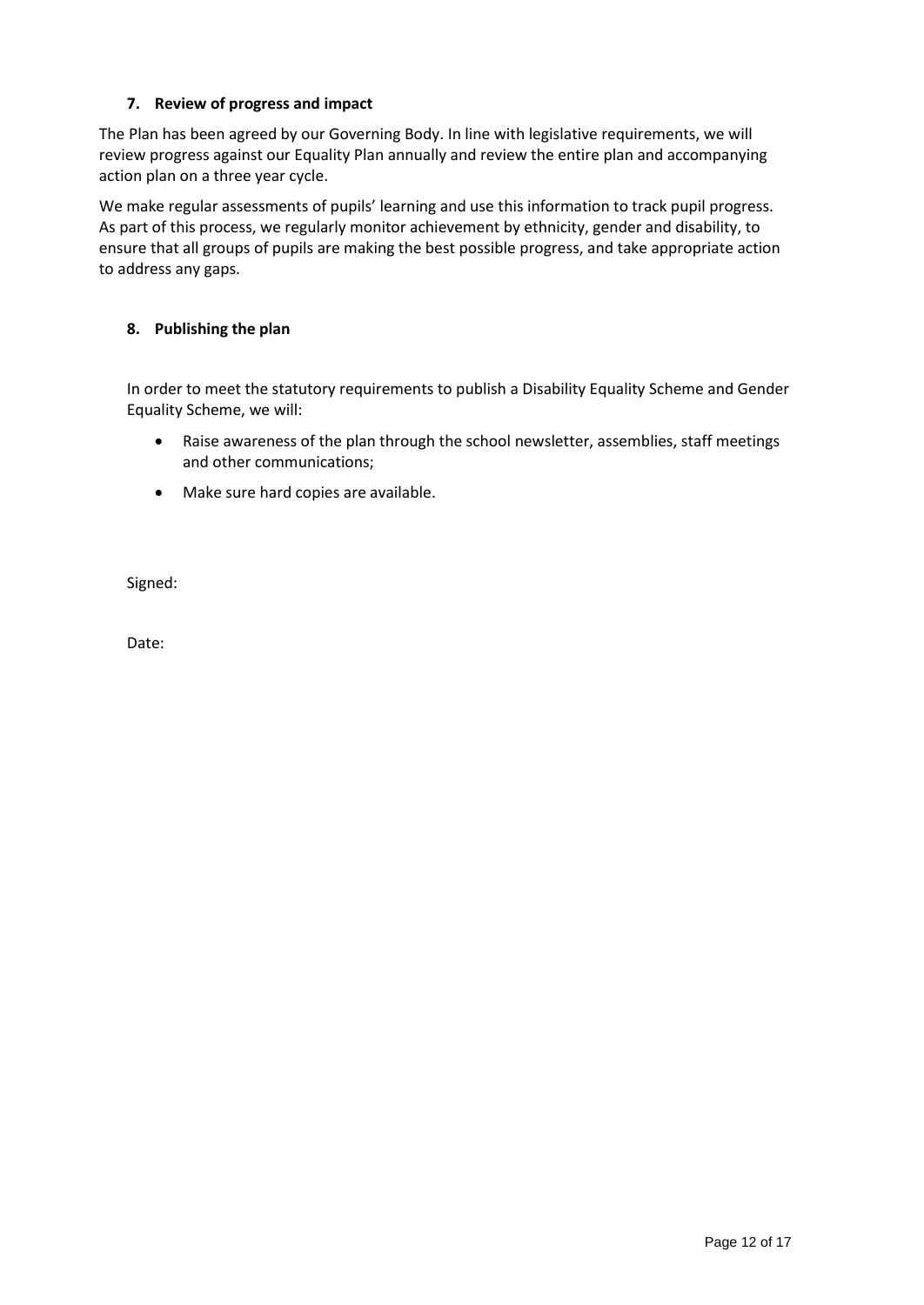## **10. ACTION PLAN**

The duty to report racist incidents and the publication of the Equality Plan to meet the Disability and Gender Equality legislation must be included in the action plan below.

| Equality<br>Strand | Action                                                                                                                                                                                                                                                              | How will the impact of the<br>action be monitored?                            | Who is<br>responsible for<br>implementing?          | What are the<br>timeframes?                                             | Early success indicators                                                                                                                                                                     |
|--------------------|---------------------------------------------------------------------------------------------------------------------------------------------------------------------------------------------------------------------------------------------------------------------|-------------------------------------------------------------------------------|-----------------------------------------------------|-------------------------------------------------------------------------|----------------------------------------------------------------------------------------------------------------------------------------------------------------------------------------------|
| All                | Publish and promote the Equality Plan through the<br>school website, newsletter and staff meetings.                                                                                                                                                                 | Question about parent<br>awareness of Equality Scheme<br>in bi-annual survey? | Headteacher /<br>designated<br>member of staff      | Immediately<br>after Equality<br>Plan is agreed<br>by governing<br>body | Staff are familiar with the<br>principles of the Equality<br>Plan and use them when<br>planning lessons, creating<br>class room displays<br>Parents are aware of the<br><b>Equality Plan</b> |
| All                | Monitor and analyse pupil achievement by race,<br>gender and disability and act on any trends or<br>patterns in the data that require additional support<br>for pupils.                                                                                             | Achievement data analysed by<br>race, gender and disability                   | Headteacher /<br>Governing body                     | Annually in Sept                                                        | Analysis of teacher<br>assessments / annual<br>data demonstrates the<br>gap is narrowing for<br>equality groups                                                                              |
| All                | Ensure that the curriculum promotes role models<br>and heroes that young people positively identify<br>with, which reflects the school's diversity in terms of<br>race, gender and disability.                                                                      | Increase in pupils'<br>participation, confidence and<br>achievement levels    | Humanities lead,<br>through history<br>lesson plans | Annually                                                                | Notable increase in<br>participation and<br>confidence of targeted<br>groups                                                                                                                 |
| Disability         | Recognise and represent the talents of disabled<br>pupils in Gifted and Talented<br>programmes/interventions (if appropriate and<br>available), and ensure representation on the<br>programmes fully reflects the school population in<br>terms of race and gender. | Monitoring of any<br>interventions by race, gender<br>and disability          | <b>SLT</b>                                          | Ongoing                                                                 | Analysis of any Gifted and<br>Talented provision<br>indicates it is changing to<br>reflect the school's<br>diversity                                                                         |
| Disability         | Disability Discrimination - Consider the process for<br>reporting discrimination against those with<br>disabilities in the same way as race.                                                                                                                        | Report incidents to the GB<br>termly                                          | HT                                                  | Termly                                                                  | Teaching staff are aware<br>of and respond to<br>discriminatory incidents<br>Consistent nil reporting is<br>challenged by the<br>Governing Body                                              |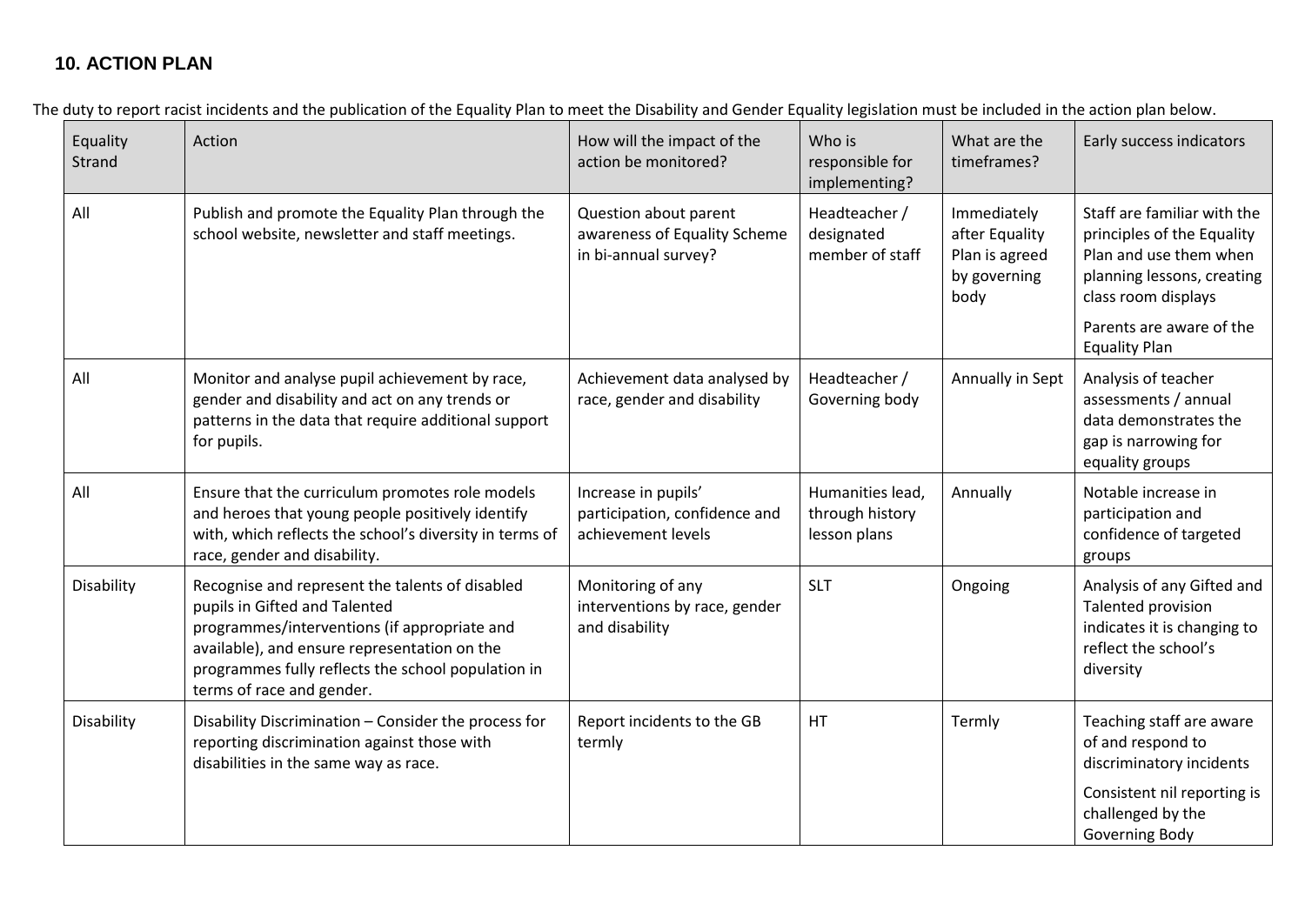## **10. ACTION PLAN**

| Equality<br>Strand             | Action                                                                                                                                                                                                                          | How will the impact of the<br>action be monitored?                                                                                                                                                                                                                                                                    | Who is<br>responsible for<br>implementing?      | What are the<br>timeframes?            | Early success indicators                                                                                                                |
|--------------------------------|---------------------------------------------------------------------------------------------------------------------------------------------------------------------------------------------------------------------------------|-----------------------------------------------------------------------------------------------------------------------------------------------------------------------------------------------------------------------------------------------------------------------------------------------------------------------|-------------------------------------------------|----------------------------------------|-----------------------------------------------------------------------------------------------------------------------------------------|
| All                            | Ensure that displays in classrooms and corridors<br>promote diversity in terms of race, gender and<br>ethnicity.                                                                                                                | Increase in pupil participation,<br>confidence and positive<br>identity - monitor through<br><b>PSHE</b>                                                                                                                                                                                                              | Headteacher                                     | Ongoing                                | More diversity reflected<br>in school displays across<br>all year groups                                                                |
| All                            | Ensure all pupils are given the opportunity to make a<br>positive contribution to the life of the school e.g.<br>through involvement in the School Council by<br>election or co-option), class assemblies, fund raising<br>etc. | School council representation<br>monitored by race, gender,<br>disability                                                                                                                                                                                                                                             | Member of staff<br>leading on school<br>council | Ongoing                                | More diversity in school<br>council membership                                                                                          |
| Race Equality<br>Duty          | Identify, respond and report racist incidents as<br>outlined in the Plan. Report the figures to the<br>Governing body on a termly basis.                                                                                        | The Headteacher / Governing<br>body will use the data to<br>assess the impact of the<br>school's response to incidents<br>i.e. have whole school / year<br>group approaches led to a<br>decrease in incidents, can<br>repeat perpetrators be<br>identified, are pupils and<br>parents satisfied with the<br>response? | Headteacher /<br>Governing body                 | Reporting:<br>December,<br>April, July | Teaching staff are aware<br>of and respond to racist<br>incidents<br>Consistent nil reporting is<br>challenged by the<br>Governing Body |
| Community<br>cohesion          | Celebrate cultural events throughout the year to<br>increase pupil awareness and understanding of<br>different communities e.g. Diwali, Eid, Christmas.                                                                         | PSHE assessments                                                                                                                                                                                                                                                                                                      | Member of staff<br>leading on PSHE              | Ongoing                                | Increased awareness of<br>different communities<br>shown in PSHE<br>assessments                                                         |
| Community<br>Cohesion          | To extend the curriculum to include diversity beyond<br>key events - BHM, Chinese New Year - incorporating<br>diversity into wider learning.                                                                                    | Curriculum monitoring                                                                                                                                                                                                                                                                                                 | <b>SLT</b>                                      | Ongoing                                | Increased awareness of<br>different communities                                                                                         |
| Gender<br><b>Equality Duty</b> | Introduce initiatives to encourage girls to take up<br>sport outside the curriculum requirements to make<br>participation rates more reflective of the school<br>population.                                                    | Increased participation of girls<br>in sports clubs and out of<br>school sport activities                                                                                                                                                                                                                             | Member of staff<br>leading on sports<br>/ PE    | Ongoing                                | More girls take up after-<br>school sports clubs                                                                                        |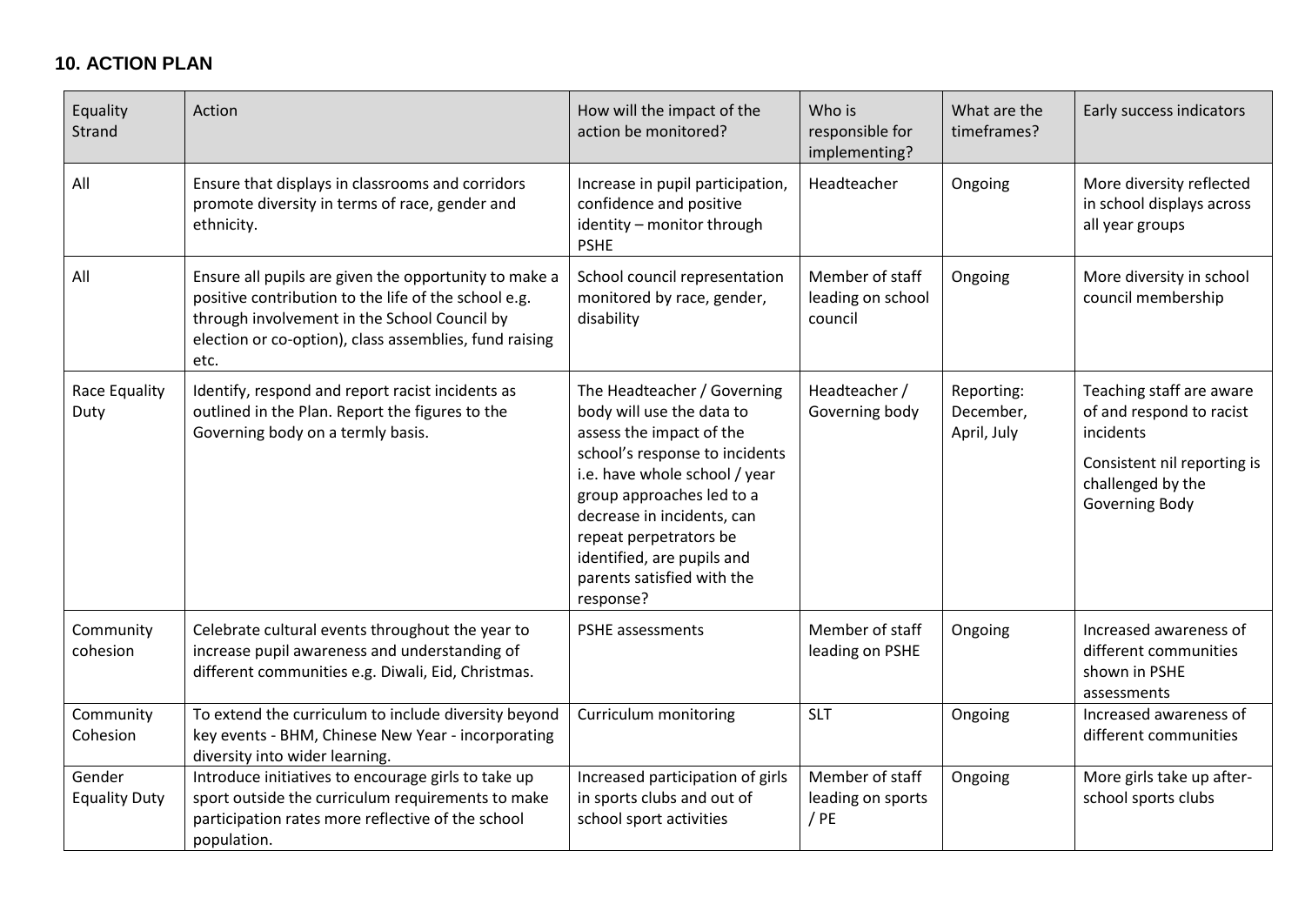### **10. ACTION PLAN**

| Equality<br>Strand                        | Action                                                                                                                                                                                                                                                         | How will the impact of the<br>action be monitored? | Who is<br>responsible for<br>implementing? | What are the<br>timeframes? | Early success indicators |
|-------------------------------------------|----------------------------------------------------------------------------------------------------------------------------------------------------------------------------------------------------------------------------------------------------------------|----------------------------------------------------|--------------------------------------------|-----------------------------|--------------------------|
| Gender<br>Equality<br>including<br>LGBTQ+ | Ensure appropriate staff training to ensure LGBTQ+<br>inclusion. Ensure that appropriate curriculum<br>material is being developed. Ensure that all sports<br>are encouraged for girls, boys and LGBTQ+ pupils.<br>Ensure relevant policies have been reviewed |                                                    |                                            |                             |                          |
|                                           | Ensure staff training has been delivered                                                                                                                                                                                                                       |                                                    |                                            |                             |                          |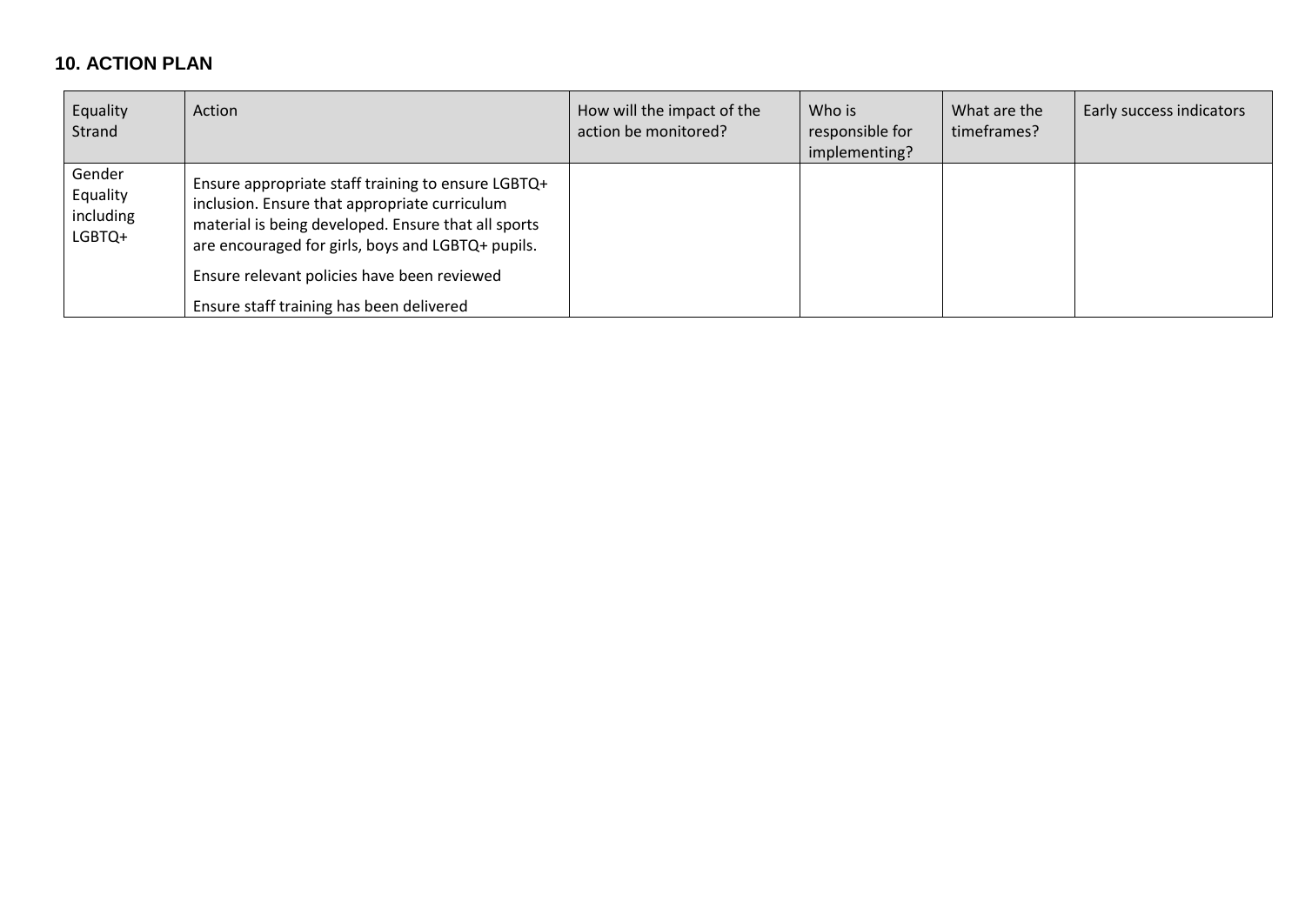Appendix A - Examples of further actions you may want to include in your action plan to meet the general duties

#### ENSURING EQUALITY OF OPPORTUNITY AND PARTICIPATION

The school will ensure that:

- $\circ$  Pupil achievement is monitored by race, gender, gender identity and disability and any trends or patterns in the data that may require additional action to narrow the gap are addressed;
- o All staff are aware of the school's Equality Plan;
- o The talents of disabled pupils are recognised and represented in Gifted and Talented programmes, and representation on the programmes fully reflects the school population in terms of race and gender;
- o There is an inclusive approach to ensuring all pupils are given the opportunity to make a positive contribution to the life of the school e.g. through involvement in the School Council by election or co-option); class assemblies; fund raising etc;
- $\circ$  Disabled children can take part in all aspects of the curriculum, including educational visits and journeys; lunchtime activities; PE and dance and assemblies;
- o Extended school activities such as breakfast and after-school clubs take into account pupil needs and access issues and pupils attending reflect the diversity of the school population in terms of race, gender, disability and socio-economic status;
- o Staff, pupils, parents and carers will continue to be involved in the future development of the Equality Plan through input and feedback from surveys, staff meetings, school council meetings, parents evenings etc.

The school will provide:

- o Extra and additional support for pupils who are under-achieving, in order to make progress in their learning and their personal well being, e.g. ensuring that children with visual impairment have accessible texts; that children with hearing impairment have an enhanced acoustic classroom environment;
- $\circ$  Additional support for parents of under-achieving children (e.g. reporting progress; discussing needs);
- $\circ$  Additional support for disabled parents/carers and staff to help them to play a full part in the life of the school (e.g. providing a sign interpreter for a deaf parent; ensuring that meetings are held in the most accessible parts of the school to support wheelchair users).
- o Additional appropriate support will be provided when necessary to LGBTQ+ pupils and their parents/carers, and members of staff.
- o Additional appropriate support will be provided to pupils, parents/carers and staff who struggle with mental ill health.

#### PROMOTING POSITIVE ATTITUDES AND MEETING NEEDS

The school will:

- o Promote positive images which reflect the diversity of the school and community in terms of race, gender and disability, for example in assemblies, books, publications and learning materials and in classroom/corridor display.
- o Actively seek to recruit disabled people to the school and support them in their work and career development, and try to reflect the diversity of the school community in its workforce;